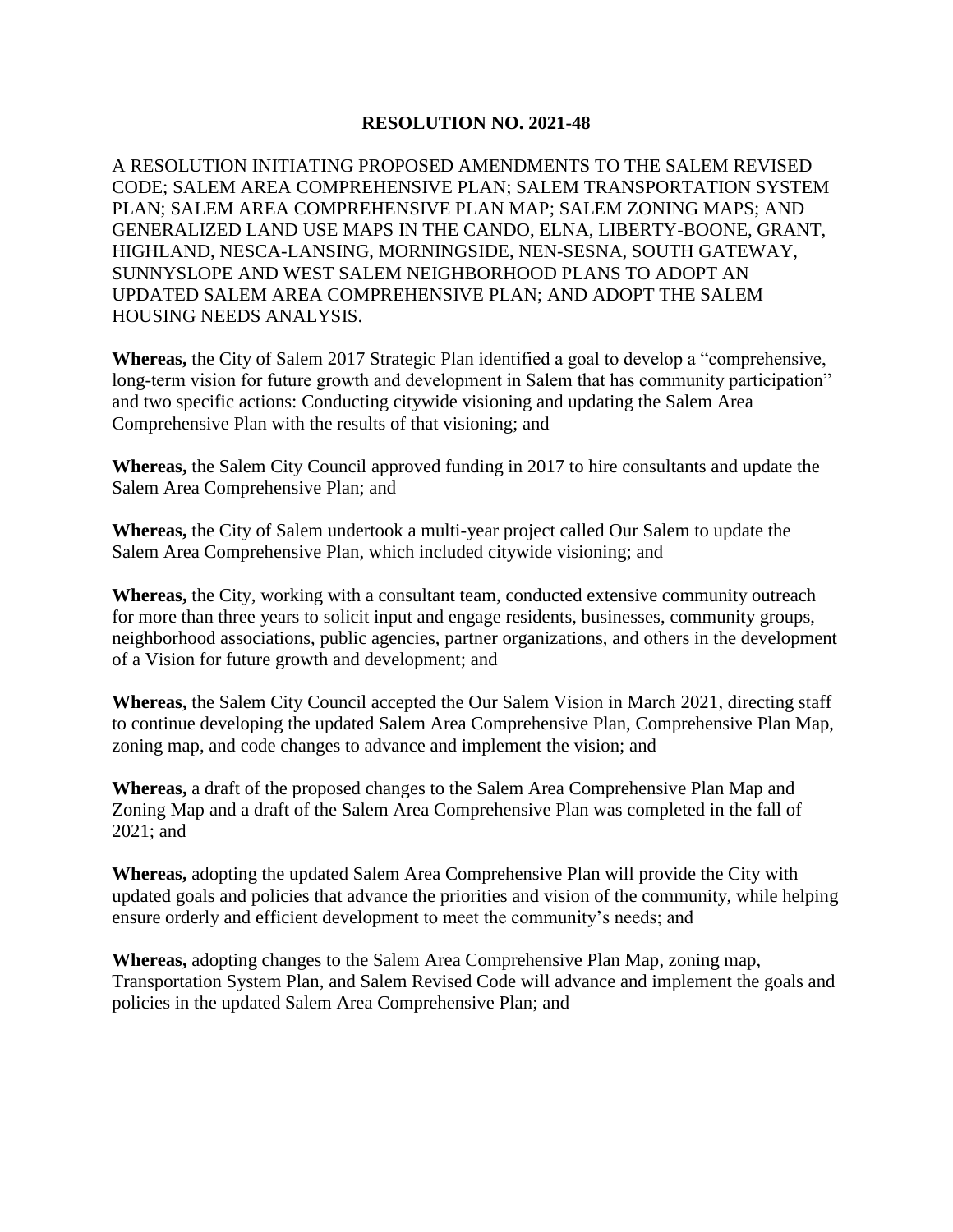**Whereas,** adoption of the updated Salem Area Comprehensive Plan and amendments to the Transportation System Plan are "Major Comprehensive Plan Amendments" that must be initiated by the City Council under SRC 64.020(e)(1); and

**Whereas,** changes to the Salem Area Comprehensive Plan Map and generalized land use maps in neighborhood plans are "Major Plan Map Amendments" that must be initiated by the City Council under SRC 64.025(b)(1); and

**Whereas,** legislative zone changes may be initiated by the City Council under SRC 265.010(c); and,

**Whereas,** proposed amendments to the Salem Revised Code may be initiated by the City Council by resolution under SRC 300.1110(a); and

**Whereas,** the City of Salem completed a Salem Housing Needs Analysis in December 2014 to inform policy decisions and develop strategies to meet its housing needs through 2035; and

**Whereas,** the Salem Housing Needs Analysis determined that Salem's portion of the urban growth boundary has a projected 1,975-acre surplus of land for single-family detached housing (9,131 dwelling units) and a projected 207-acre deficit of land for multifamily housing (2,897 dwelling units); and

**Whereas,** the changes proposed to the Salem Area Comprehensive Plan Map and zoning map redesignate and rezone land to accommodate the projected need for multifamily housing in the Salem's portion of the urban growth boundary; and

**Whereas,** adoption of the Salem Housing Needs Analysis as a support document to the Salem Area Comprehensive Plan will allow the City to rely on and use the document to inform policy and land use decisions and to develop a Housing Production Strategy that determines the actions needed to encourage the development of needed housing; and

**Whereas,** adoption of the Salem Housing Needs Analysis as a support document to the Salem Area Comprehensive Plan is considered a "Major Comprehensive Plan Amendment" that must be initiated by the City Council under SRC 64.020(e)(1); and

**Whereas,** adoption of the Salem Housing Needs Analysis also requires amendments to SRC Chapter 64, Comprehensive Planning, that may be initiated by the City Council under SRC 300.1110(a)(1); and

**Whereas,** the City Council may refer the matter to the Planning Commission for public hearing and recommendation under SRC 300.1110(a)(1);

NOW, THEREFORE, THE CITY COUNCIL OF THE CITY OF SALEM, OREGON, RESOLVES AS FOLLOWS: